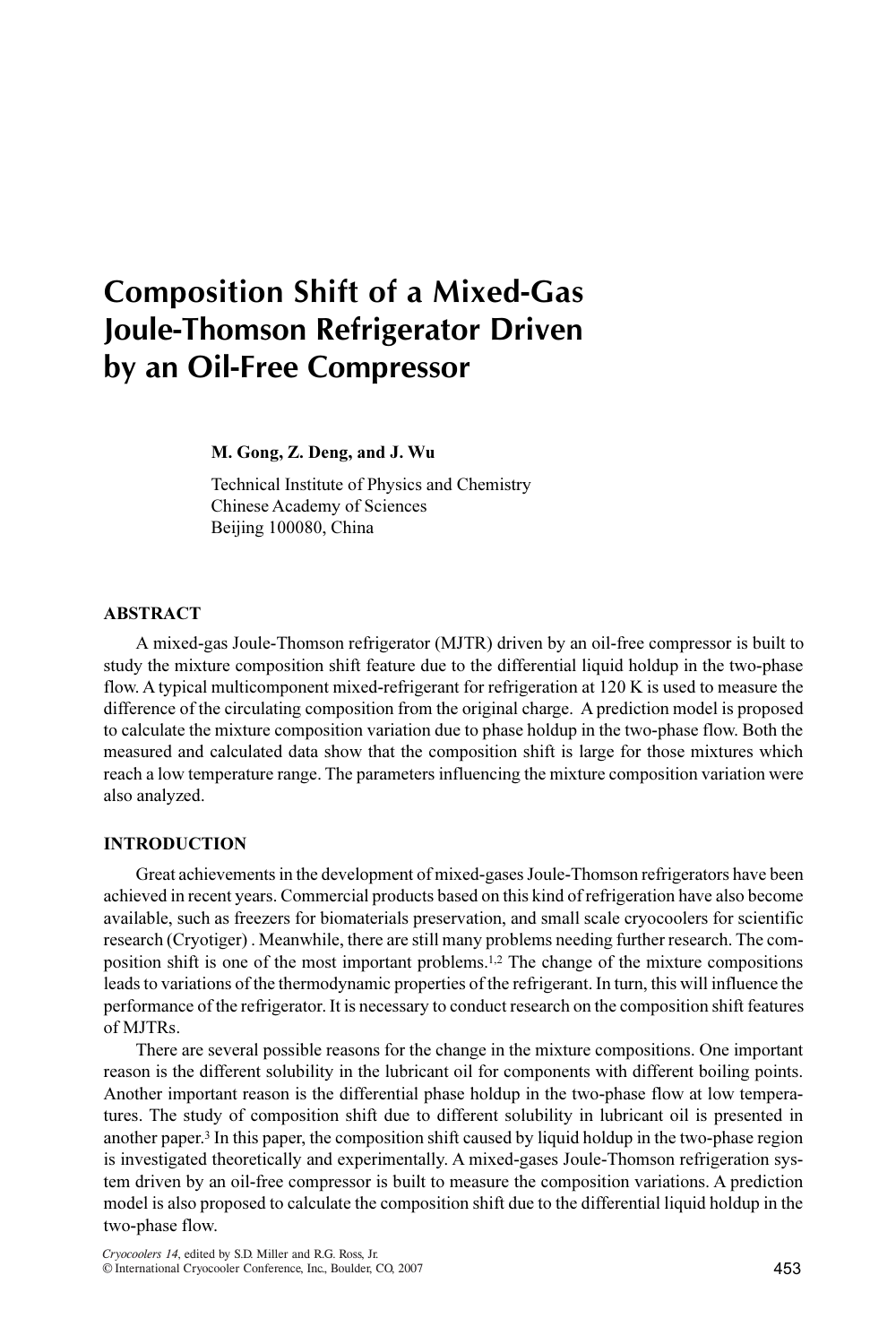

Figure 1. Experimental system, the digital numbers from 1 to 8 indicate different sampling points

#### EXPERIMENTAL RIG

An experimental system was developed based on a real mixture refrigeration system, where an oil-free compressor was used to compress the mixed-refrigerant. Figure 1 shows the schematic diagram of the experimental system. It consists of two parts: one is the refrigeration system, and the other is the mixture sampling and analyzing system.

The mixture refrigeration system consists of a compressor unit and a cryostat. The compressor unit includes a compressor with an aftercooler. The cryostat, enclosed in a metal dewar (illustrated as a dashed rectangle in Figure 1), includes a counter-flow heat exchanger, a throttle valve, and an evaporator. There are eight sampling positions in this system. Sampling point 1 and 2 are fixed at the inlet and outlet of the high pressure passage of the heat exchanger. Point 3 is at the inlet of the evaporator, and point 4 locates the outlet of the evaporator. Points 5 to 7 are fixed evenly at the lowpressure passage of the heat exchanger. The last point, 8, is at the return line before the inlet of the compressor. The temperature of sampling position 8 is near the ambient temperature. During operation, only this point was used to sample the circulating composition, which ensures a gas-phase state sample. That is, the sampling point 8 is used to monitor the composition shift during the cooling down process. When the steady cooling temperature is reached, the cryostat will be cut off by closing the two valves which connect the cryostat and the ambient units (the compressor and after cooler), and the system will be turned off. When the temperature of the cryostat increases to the room temperature, the sampling points from 1 to 8 will be used to measure the local compositions. The local compositions measured at different points can partially indicate the composition distribution in the system during the operating period.

A gas chromatography instrument (GC3400, Beifen China) with a Thermal Conductivity Detector (TCD) was used to analyze the mixture composition. An elaborated capillary column is used to ensure that all of the mixture's components can be separated and detected. The signal generated by the detector is sent to the workstation (BF9202, an auxiliary of the GC3400). With the workstation, the chromatogram of the sample can be obtained. The Normalizing Peak Areas Method is used to determine the compositions of the mixture. A reference mixture is used to calibrate the chromatograph. This mixture was prepared with a precise balance (Sartorius BS 4000S). The detail description of the system can be found in the reference by Gong, et al.<sup>2</sup>

#### PREDICTION MODEL

The multicomponent mixtures used in MJTRs for low temperature applications are typical non-azeotropic mixtures, where the difference between the bubble and the dew point temperatures can be as large as 100 K, or more. The compositions of the liquid and vapor phases of the two-phase region are quite different. Therefore, the phase holdup caused by the velocity difference in the twophase flow is one of the most important reasons for the composition shift of multicomponent mix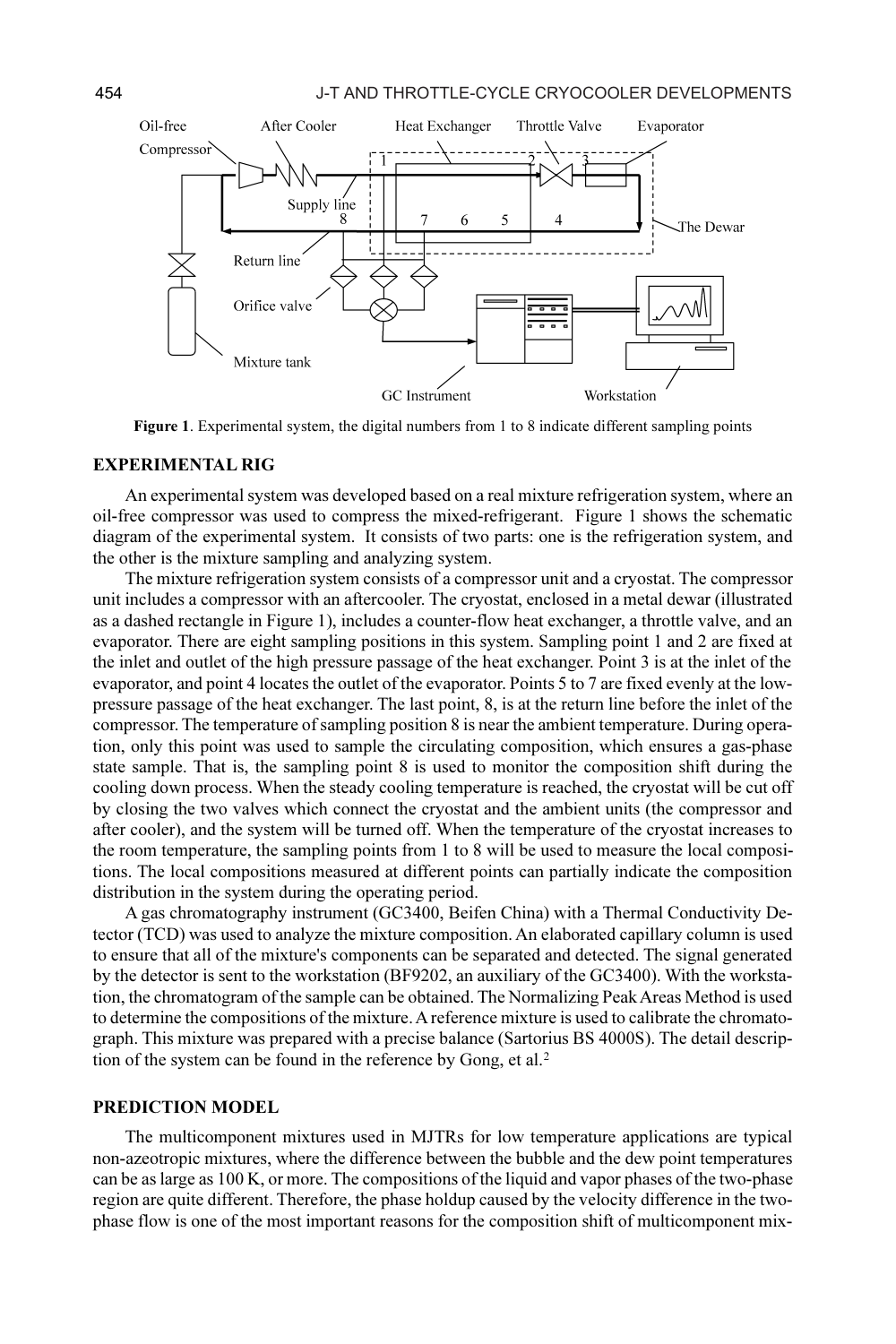tures. The phase holdup can be described as:<sup>4</sup>

$$
H_L = \frac{V_L}{V_R} \tag{1}
$$

$$
H_L + H_G = 1\tag{2}
$$

where  $H_L$  is the liquid holdup,  $V_L$  is the liquid phase volume,  $V_p$  is the volume of the flow passage, and  $H_G$  is the vapor holdup. If the liquid and vapor phases have the same velocities, the phase holdup can be expressed as:

$$
H_{L0} = \frac{U_L}{U_L + U_G} = \frac{U_L}{U_{TP}} = \frac{Q_L}{Q_{TP}}\tag{3}
$$

where U is the facial velocity,  $Q$  is the volume flow rate, and the subscripts of  $L$ ,  $G$  and  $TP$  indicate liquid phase, vapor phase and the total two-phase flow, respectively. It is obviously that there will be no composition shift if the vapor phase has the same velocity as the liquid phase. The composition shift is caused by the velocity difference of vapor and liquid phases. This part of the holdup liquid can not circulate in the cycle any more. This will finally influence the circulating compositions. The volume and mole of the holdup liquid can be express as:

$$
\Delta V = (H_L - H_{L0}) \times V_p \tag{4}
$$

$$
\Delta n = (H_L - H_{L0}) \times V_p \times \rho_n \tag{5}
$$

where  $\Delta V$  is the volume of the holdup liquid,  $\Delta n$  is the mole quantity of the holdup liquid,  $\rho_n$  is the density of the local holdup liquid in mol/m<sup>3</sup>. Therefore, the composition shift can be expressed as:

$$
z_j^* = \frac{nz_j - \Delta nz_j'}{n - \Delta n}
$$
 (6)

$$
R = \frac{z_j - z_j}{z_j} \times 100\%
$$
 (7)

where  $z_i$  is the initial composition of j component,  $z_i$  is the holdup liquid composition, and  $z_i^*$  is the circulating composition;  $R$  is the relative composition shift.

 In the model described above, no dead volume in the system is considered. There are a number of liquid holdup prediction models (void fraction models). Here, the Beggs-Brill-Moody model<sup>5</sup> was used to calculate the liquid holdup (void fraction).

#### RESULTS AND ANALYSIS

A typical mixture for 120 K refrigeration<sup>6</sup> was used to measure its composition shift feature in the experimental system described above. The measured results of the maximum relative composition shifts are listed in Table 1 at different initial charged amounts. It can be found that for the same initial composition, the larger amount charged, the less the circulating composition will change. That is, for a system with a fixed volume cryostat, the initial charged mixture quantity can influence the composition shift feature; a larger charged amount will lead to a relative small composition

Table 1. Composition Shift for a Typical Mixture at Different Charged Amount

| Number | $R$ /%         |       |          |          |          | $T_{\rm c}$ /K |
|--------|----------------|-------|----------|----------|----------|----------------|
|        | N <sub>2</sub> | CH4   | C2H6     | C3H8     | iC4H10   |                |
| А      | 41.24          | 28.17 | $-35.95$ | $-52.53$ | $-60.00$ | 133.6K         |
| B      | 46.86          | 23.28 | $-43.21$ | $-58.03$ | $-65.05$ | 129.5K         |
|        | 35.22          | 8.29  | $-28.25$ | $-36.82$ | $-41.96$ | 110.3K         |
| D      | 34.97          | 5.74  | $-21.23$ | $-33.49$ | $-41.07$ | 103.7K         |

The amount of mixture charged is A<B<C<D;

 $*$ <sup>\*\*</sup> T<sub>c</sub> is the minimum cooling temperature achieved without heat loads.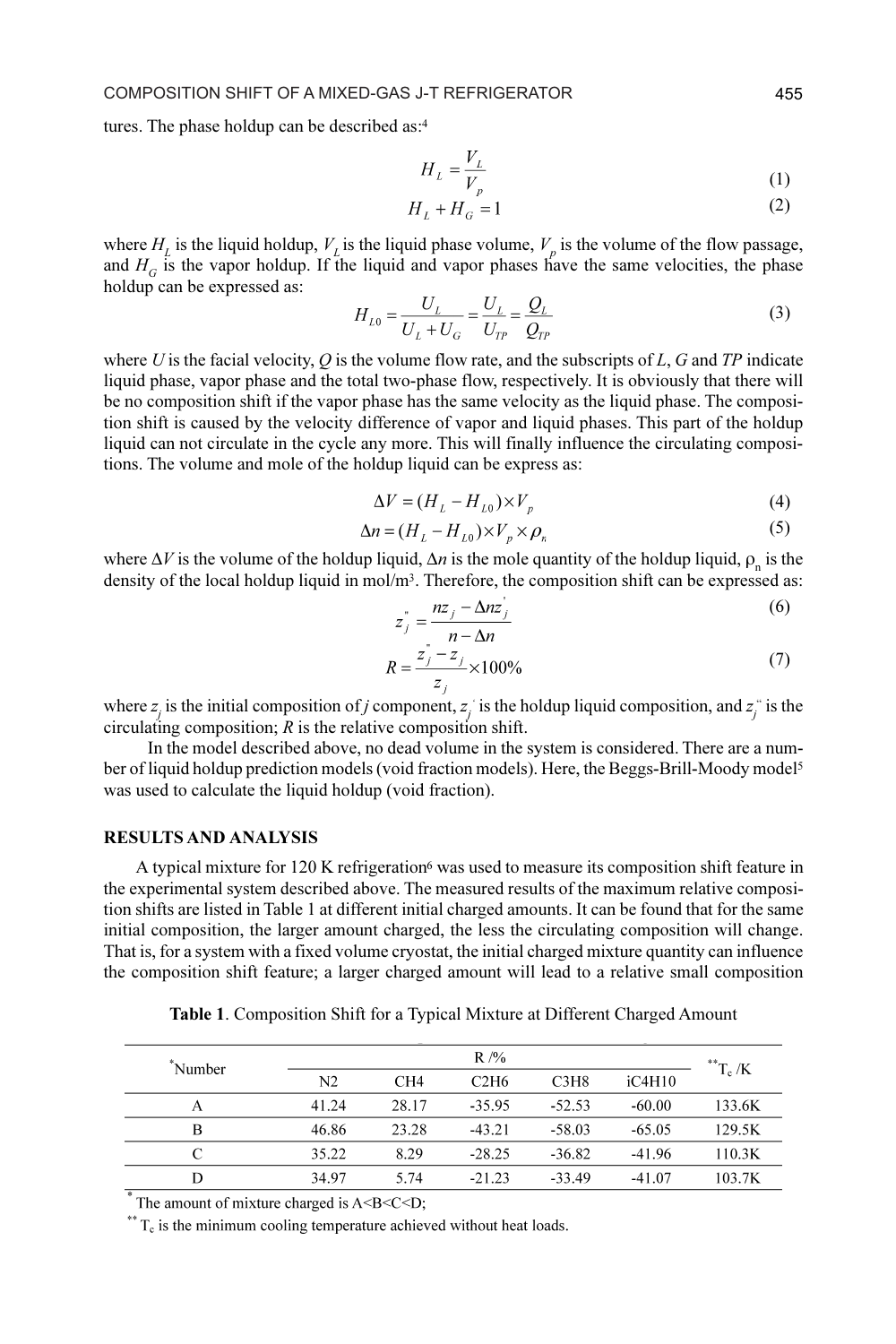shift. This conclusion is easily obtained from Eq.  $(6)$ . It is obvious that when the amount  $(n)$  of the initial charge mixture increases, the composition variation degree  $(R)$  will decrease. The local compositions at different sampling points are also presented in Figures 2 and 3 for number A and C (Table 1), respectively. The measurements were conducted as the procedure described above. These measured compositions at different sampling points can partially indicate the composition distribution in the system.

From Figures 2 and 3, it can be found that high-boiling components (isobutane and propane in this study) are accumulated at the low temperature section (points  $3\neg 6$ ), while the composition of the low-boiling component (nitrogen in this measurement) decreases greatly. Moreover, when the system was shut off, the accumulated liquid of high-boiling components will drop from the top of the cryostat, this will make the composition of the high-boiling components in the eight sampling point larger than the initial charged one. The composition shift degree for those components with middle-boiling temperatures (methane and ethane in this paper) is relatively small compared with the high and low boiling components.

 The circulating composition variation along with the refrigeration temperature is also measured, and is shown in Figure 4. The calculated result is presented in Figure 5. The calculation was conducted with the model described above. Same mixture composition was used in the calculation, while the circulating mole flow rate is 0.124 mol/s. It can be found that the composition shift trend of both calculated and measured results are similar to each other. The measure data shows a higher composition shift than the calculated results because it is very hard to eliminate the dead volume in the real refrigeration system.

Furthermore, accurate prediction of the low temperature two-phase flow is difficult to determine, especially for multicomponent mixtures. A more accurate prediction requires further study.



Figure 2. Local composition distributions for Number A measurement



Figure 3. Local composition distributions for Number C measurement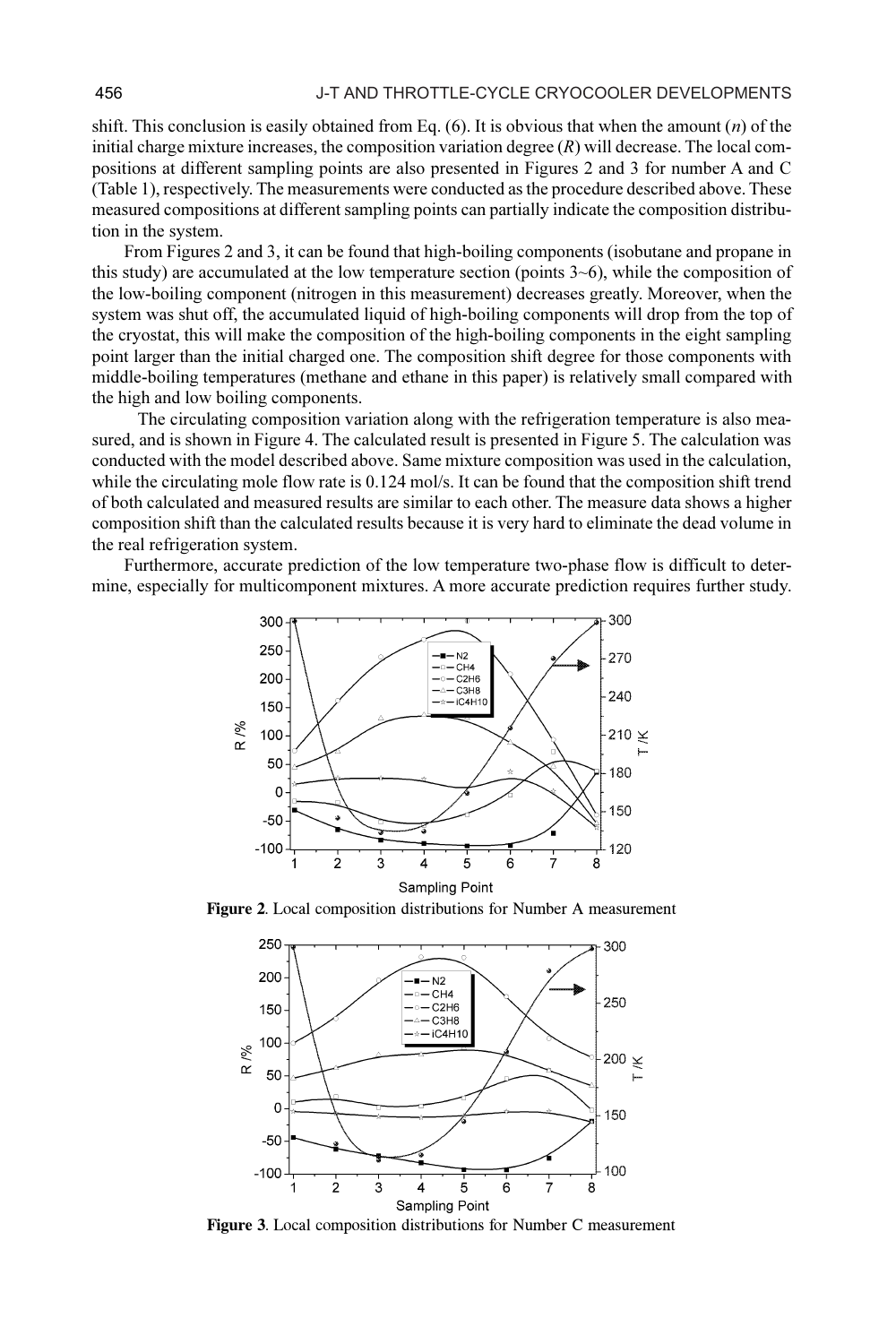

Figure 4. Measured composition shift along with the refrigeration temperature



Figure 5. Calculated results for composition shift along with the refrigeration temperature

However, the calculated results show a good trend. This work can provide a good reference if there are no other measurements.

#### **CONCLUSION**

 A real mixed-gases Joule-Thomson refrigerator driven by an oil-free compressor was built to study its composition shift features due to liquid holdup in a two-phase flow. A prediction model was also proposed by calculating the liquid holdup with a void fraction model. From this study, it is found that a variation in mixture composition was found to be caused by the liquid holdup in the low temperature two-phase flow. The composition of high-boiling components will decrease due to the liquid accumulation in the low temperature section in the cryostat. The initial charge refrigerant amount will influence the composition shift degree. The increase of the charged amount will decrease the degree of composition shift. The calculated results show a good agreement with measured data in presence of the composition shift trend.

#### ACKNOWLEDGMENT

 This work is financially supported by the National Natural Sciences Foundation of China under the contract number of 50206024.